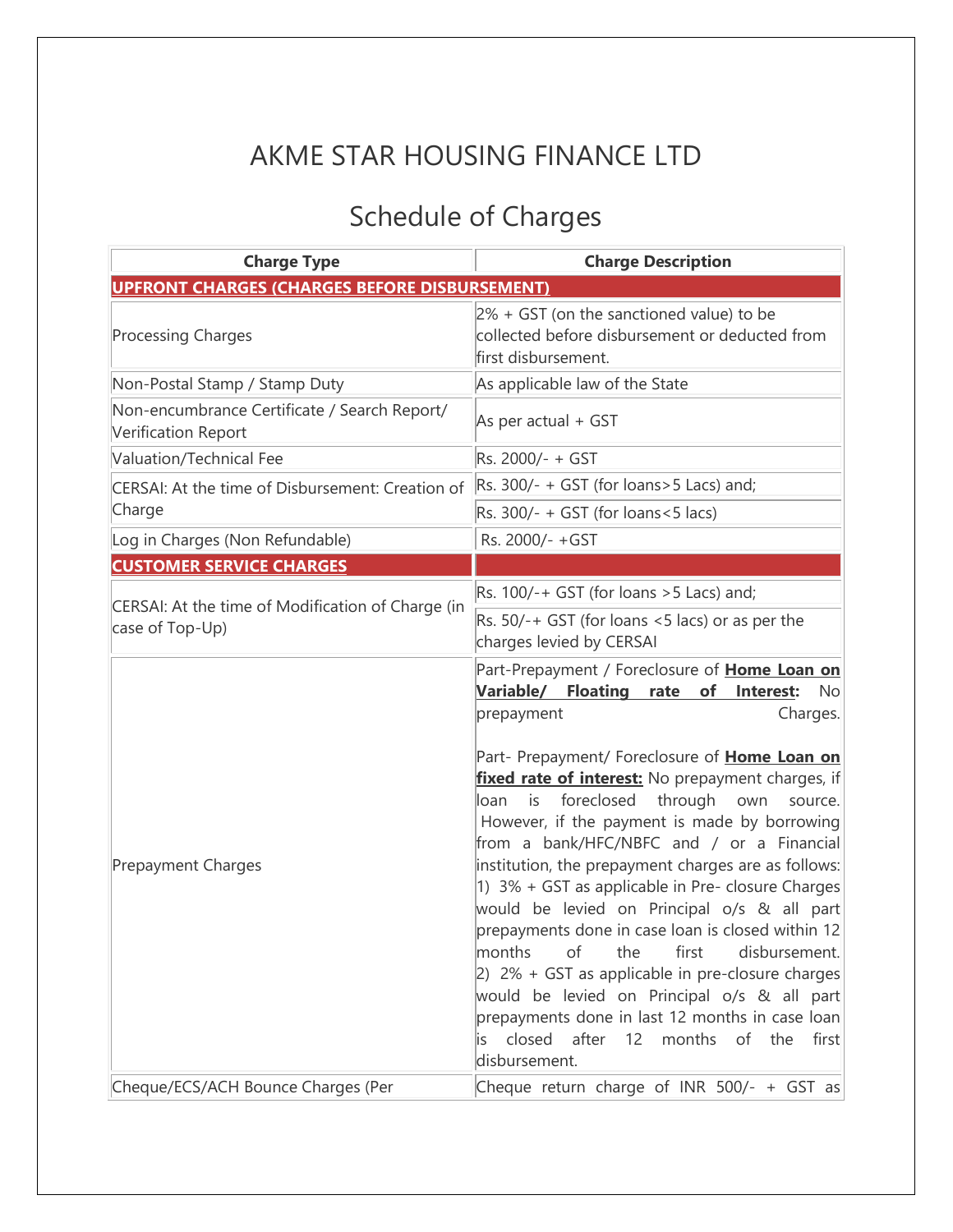| Instrument/Transaction)                                                            | applicable per instrument is payable in case of a<br>dishonored cheque or ECS or ACH.                                                                                                                                                                                 |
|------------------------------------------------------------------------------------|-----------------------------------------------------------------------------------------------------------------------------------------------------------------------------------------------------------------------------------------------------------------------|
| Late Payment Interest                                                              | 3% per month compound for no. of days delayed<br>in PEMI / EMI payment.                                                                                                                                                                                               |
| Duplicate No Dues Certificate                                                      | Rs.500/- + GST                                                                                                                                                                                                                                                        |
| Copy of Property Papers                                                            | Rs.500/- + GST                                                                                                                                                                                                                                                        |
| Charges for Missed Due Date                                                        | Rs. 200/- + GST                                                                                                                                                                                                                                                       |
| Cancelation Charges / Fees                                                         | $ 1\rangle$<br>If request received within 7 days of the<br>disbursement: Only Rs. 1000/- + GST (cancelation<br>charges).<br>2) If request received after 7 days of the<br>disbursement: Rs. 1000/- + GST (cancelation<br>charges) & PEMI till the cancelation request |
| Documents Retrieval Charges                                                        | Rs 500/- plus applicable taxes (GST) and/or other<br>statutory levies.                                                                                                                                                                                                |
| Duplicate Annual Account Statement, /                                              | Rs.500/- + GST                                                                                                                                                                                                                                                        |
| Loan prepayment/closure (fully) statement / SOA<br>/ Repayment Schedule charges    | Rs.500/- + GST                                                                                                                                                                                                                                                        |
| Each Personal Visit to customer's place for<br>collection of dues                  | Rs.250/- per visit plus applicable GST                                                                                                                                                                                                                                |
| Disbursement Cheque Cancelation & re-issuance                                      | Rs. 1000/- + GST (cancelation charges) & PEMI<br>will be charged.                                                                                                                                                                                                     |
| Disbursement Cancelation (Deal postponed etc.)                                     | $ 1\rangle$<br>If request received within 7 days of the<br>disbursement: Only Rs. 1000/- + GST (cancelation<br>charges).<br>2) If request received after 7 days of the<br>disbursement: Rs. 1000/- + GST (cancelation<br>charges) & PEMI till the cancelation request |
| Cheque/ECS Swapping Charges (per set):                                             |                                                                                                                                                                                                                                                                       |
| PDC to PDC                                                                         | Rs. 1000/- + GST                                                                                                                                                                                                                                                      |
| PDC to ECS                                                                         | <b>NIL</b>                                                                                                                                                                                                                                                            |
| ECS to ECS                                                                         | Rs. 1000/- + GST                                                                                                                                                                                                                                                      |
| ECS to PDC                                                                         | Rs. 1000/- + GST                                                                                                                                                                                                                                                      |
| Complaint Handling Charges                                                         | <b>NIL</b>                                                                                                                                                                                                                                                            |
| <b>CHARGES AT THE TIME OF FORECLOSURE</b>                                          |                                                                                                                                                                                                                                                                       |
| Cash Collection Charges (Only FC)                                                  | Rs. 5/- per Thousand for Cash Collection + GST                                                                                                                                                                                                                        |
| CERSAI: At the time of Loan Closure: -<br>Satisfaction of Charge (removal of lien) | <b>NIL</b>                                                                                                                                                                                                                                                            |
| Document Custodian Fees                                                            | Rs. 500/- + GST Per Month (Chargeable after 30<br>days of closure of the Loan Account)                                                                                                                                                                                |